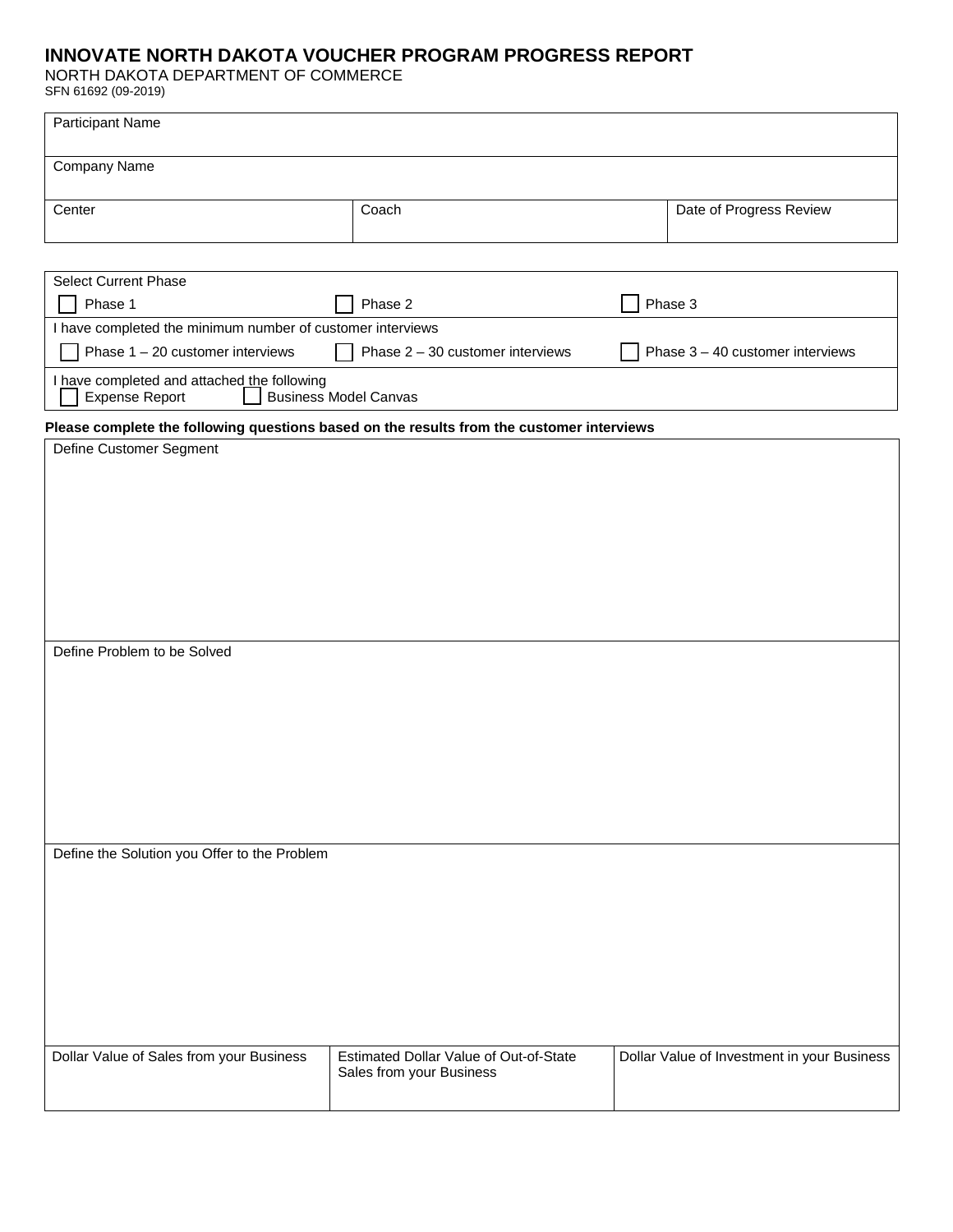| North American Industry Classification System (NAICS) Code (6-digit)                                                                                                                                                                  |                       |      |  |  |
|---------------------------------------------------------------------------------------------------------------------------------------------------------------------------------------------------------------------------------------|-----------------------|------|--|--|
| Number of Employees*                                                                                                                                                                                                                  | Average Compensation* |      |  |  |
| *Note: Only include yourself if you earn a salary from your business                                                                                                                                                                  |                       |      |  |  |
| List Other Programs or Assistance Received (or Plan to Receive):<br><b>Small Business Administration Partners</b><br>Small Business Development Center<br><b>SCORE</b> mentor<br>Veteran's Business Center<br>Women's Business Center |                       |      |  |  |
|                                                                                                                                                                                                                                       |                       |      |  |  |
|                                                                                                                                                                                                                                       |                       |      |  |  |
|                                                                                                                                                                                                                                       |                       |      |  |  |
| Provide us feedback on Innovate ND. What benefits have you received? How can we do better?                                                                                                                                            |                       |      |  |  |
|                                                                                                                                                                                                                                       |                       |      |  |  |
| What other areas would you like to receive additional coaching or assistance?                                                                                                                                                         |                       |      |  |  |
|                                                                                                                                                                                                                                       |                       |      |  |  |
| Authorized Signature                                                                                                                                                                                                                  |                       | Date |  |  |